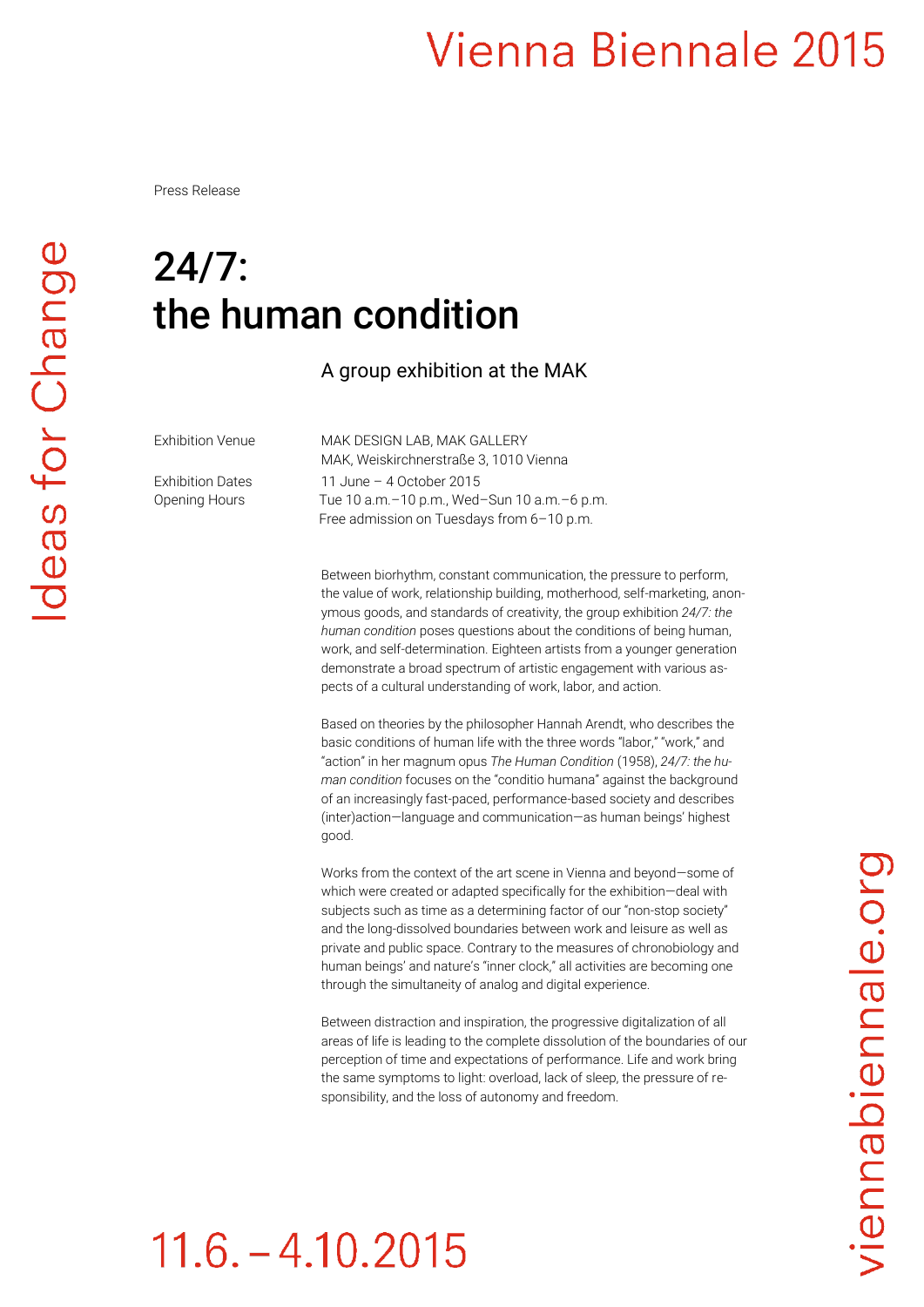Page 2

The group exhibition begins with a clock set to the mean solar time in Vienna by Christian Mayer (\* 1976, lives and works in Vienna) in the stairwell to the MAK DESIGN LAB. The time measured according to the position of the sun in *tempo rubato*, 2008/2015, draws attention to the confusing inconsistency of the natural measurement of time and the functionalization of time, which goes against our biological rhythm.

The "inner clock" or sleep-wake rhythm in plants, animals, and humans plays an essential role in chronobiology and can be seen as a natural model of the digital 24/7 world of work. The Swedish natural scientist Carl von Linné (1707–1778) developed a "flower clock" out of plants that bloom at different times of the day, which together would continually offer nectar and pollen for their animal pollinators over a period of 24 hours.

In a work created specifically for the exhibition at the MAK and named after a quotation from Georg Büchner's *Leonce and Lena*, *… we'll smash all clocks, forbid all calendars, and only count hours and moons by the flower clock, only by flowering and fruit*, 2015, Andreas Duscha (\* 1976, lives and works in Vienna) examines this topic through the camera obscura, which symbolizes the mirror image of the world as the origin of analog photography. It was used by Karl Marx as a metaphor for the inversion of capitalist ideology and by Sigmund Freud to illustrate the unconscious.

The value and valuation of (invisible) human work are central to social mechanisms of judgement. Our efforts are measured by their speed, accuracy, and efficiency—in short, man is measured against machines. But the complex processes that constitute human decisions and thus our ability to act cannot be taken over by artificial intelligence.

The walk-in light installation *So only the shadows are left described*, 2015, by Seth Weiner (\* 1982, lives and works in Vienna), which was created for *24/7*, alludes to Fordism and its influence on the attitude toward labor in the 20th century. In reference to the assembly line production introduced by Henry Ford, in which work follows a 24-hour schedule, the artist combines the estimated total light intensity of the Ford factory in the Highland Park neighborhood of Detroit to create product lighting in his installation. Thus, visitors—a measure of the productivity of the museum cast their shadows on the immaterial work of post-Fordism.

Mass-produced gifts are part of the corporate culture at certain companies and are presented as a symbolic reward at the end of the year. Kathi Hofer (\* 1981, lives and works in Vienna and Berlin) experiments with these often awkward, apparently useful objects in her new work *Offering*, 2015, which take on a character of their own through their artisanal, "personalized" production and both poetically and critically question the system of values and rewards in the work environment.

# viennabiennale.org

# $11.6. - 4.10.2015$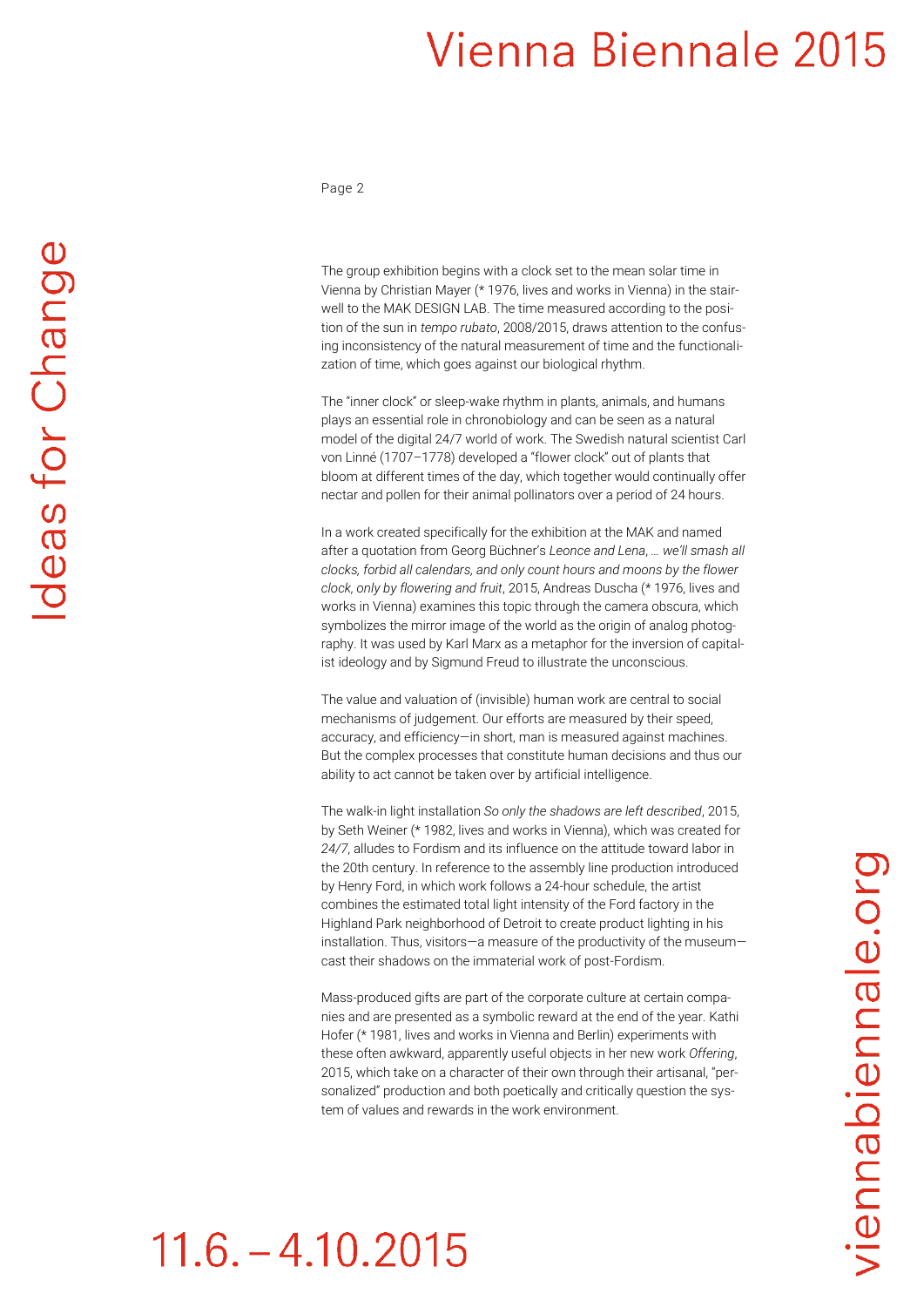Page 3

In his combination of two canvases in different sizes on a construction of aluminum rods, Franz Graf (\* 1954, lives and works in Vienna and the Waldviertel [Forest Quarter], AT) gives himself and the figure in the picture an unencumbered space for action. Action stands for all human, purposedriven or motivated activity and can signify both action and abstention. Whatever action is undertaken—if any—remains invisible in *OBRIGADoDE-NADA*, 2011/2015. The figure's hands are hidden by the second canvas. "OBRIGADo" (which means "thank you" in Portuguese) signals an expression of thanks in large letters, followed by "DE NADA" in small script: "you're welcome."

As an alternative model to financial capitalism and the constant availability of digital resources, action informed by communication and empathy in its immateriality cannot be definitively evaluated in terms of performance. It attains the status of timelessness with which human beings are inscribing themselves 24/7 in the cultural narrative of the Anthropocene, the age of man.

The *Datadrawings* by Peter Jellitsch (\* 1982, lives and works in Vienna) are based on what has become an indispensable component of our modern-day (work) life: the Internet and the constant availability of a wireless connection to it. In the *Datadrawings (29–33)*, 2015, which were realized on site on the front wall of the MAK GALLERY, the artist repeatedly translates measurable data from Wi-Fi connections into formally complex drawings reminiscent of landscape topographies in pencil and acrylic. He lends form to the invisible digital processes around us and declares them the starting point and necessary basis of his work as an artist.

With the slogan "The personal is political," the women's movement of the 1960s and 1970s expressed its demand to abolish the gender hierarchy through public awareness of it. Traditionally, the domestic space has been a feminine domain. In concepts such as Adolf Loos's *Design for a House for Josephine Baker*, 1927, the private nature of the residential building becomes a stage through the voyeuristic gaze of the architect and is thus made partially public.

Lili Reynaud-Dewar (\* 1975, lives and works in Paris and Grenoble) sees the artist's studio as a place that combines the ambiguity of private and public space. In *What a pity you're an architect, Monsieur. You'd make a sensational partner (After Josephine Baker)*, 2011, the artist in her studio becomes an embodiment of Josephine Baker. Reynaud-Dewar adopts the skin color and choreography of the famous African-American dancer, and thus simultaneously hides and reveals her nakedness.

In her work *Stroller 1–3*, 2006–2008, Carola Dertnig (\* 1963, lives and works in Vienna) addresses the obstacle course parents face with strollers in public places in a tragicomic choreography between clumsi-

# $11.6 - 4.10.2015$

deas for Change